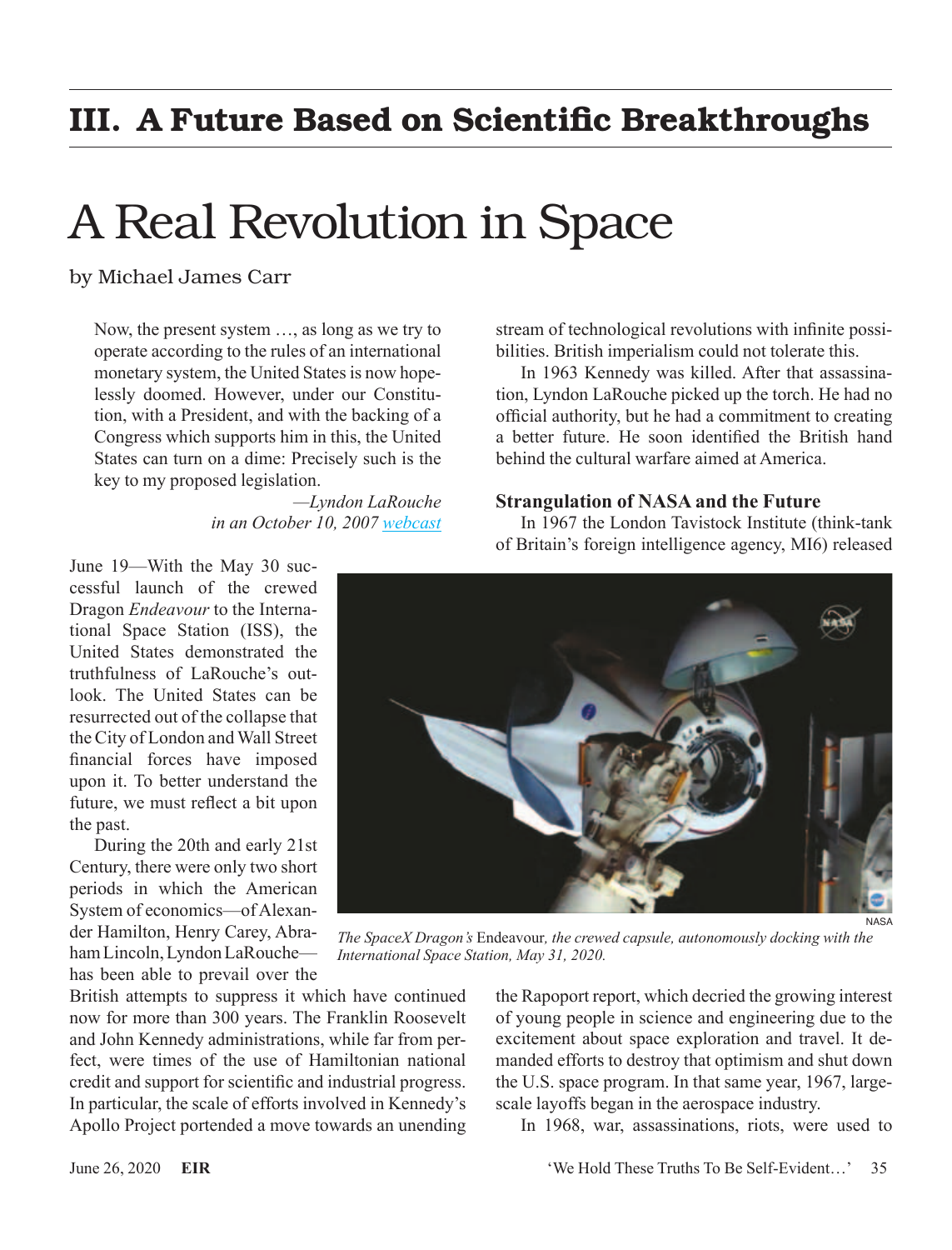spread pessimism. The first Moon landing in 1969 was treated as an amazing *stunt*, not as the beginning of a revolutionary cislunar (the Earth-Moon space) economy. The propaganda campaign ("We have too many problems here on Earth to be spending so much money in space") to shut down NASA and scientific progress was already in high gear even as longer and longer lunar stays covered more and more territory and performed more and more important research.

The London-orchestrated propaganda pushed the idea that science was responsible for war and suffering while industry was responsible for pollution and desecration of "Mother Earth." The President Nixon who oversaw the return of Apollo 11, allowed the NASA budget to be cut down radically. Apollo would be shut down after the 6th Moon landing. Apollo and Saturn parts would be used to make a short-term space station and a docking with a Soviet Soyuz spacecraft in orbit, but the fount of progress was being shut down. Nothing new would be built!

Nuclear technology was targetted for shutdown. High-speed rail and supersonic transport projects were targetted. Tens of thousands of scientists, engineers and workers were being laid off. Young people studying science and engineering were left high and dry—their prospects dimmed towards insecurity and poverty—because there was no credit system to back them up; we didn't have a policy to promote the development of industry. We had a policy to shut it down and go back to the colonial status of a subject colony. The future of American-led progress for the world was just being shut down!

To revive NASA and the future that was being strangled, LaRouche and other interested people fought to build Wernher von Braun's reusable two-stage shuttle. The opposition to this proposal engendered such haggling that agreement was reached only with nearly impossible conditions. What Imperial Finance would tolerate to be built was far from the original conception of von Braun. In fact the expectation was that it would fail to  $fly.<sup>1</sup>$ 

So it was greeted as a miracle when the courage of astronauts John Young and Bob Crippen, along with the determination of engineers to do the impossible, cobbled together something that actually flew. But it was dangerous, delicate, constricted to low Earth orbit (LEO), and expensive to operate. In the middle of this dark time, Lyndon LaRouche put forward a forty-year timeline for colonization of Mars which, still today, is key to the transformation of the productive power of civilization as a whole, and guides revolutionary thought in space research.

#### **The Shuttle System**

Despite the sabotage, the Shuttle System succeeded in many notable ways: It put most of the International Space Station into orbit, it launched and maintained the Hubble Space Telescope, it allowed for a new understanding of aerodynamics up to Mach 25, and it kept sending back amazing video and photography that continue to inspire people around the world with the idea that man can do almost anything! Of course, this system should not have been shut down until a better replacement was available. But the combined take-down by presidents Bush and Obama was "crowned" by Obama's public abandonment of manned space travel. That president, who said "We already went to the Moon," also showed his Malthusian worldview when he told a Town Hall meeting in South Africa in 2013:

Ultimately, if you think about all the youth that everybody has mentioned here in Africa, if everybody is raising living standards to the point where everybody has got a car and everybody has got air conditioning, and everybody has got a big house, well, the planet will boil over unless we find new ways of producing energy.

He had already said, in Virginia in 2008, "We don't need any fancy fusion power."

When shuttle operations were shut down with the last flight in 2011, again the Empire, which of course is always betting, bet that the infant Commercial Crew Program (CCP) to build private spacecraft for getting people to and from orbit would fail. Certainly the CCP was not focussed upon development of the *revolutionary technologies* necessary to really make human access to LEO a simple, cheap, routine process. The disease of monetarism, love of money, was put in the

<sup>1.</sup> It is reminiscent of the case of Billy Mitchell. He was reluctantly permitted to demonstrate that aircraft were capable of sinking a battleship via bombardment. However the rules of the demonstration were set such that he was not permitted to use a bomb powerful enough to actually sink the ship. He was set up to fail! When he disobeyed the rules and used an adequate bomb to successfully sink the ship, he was court-martialed!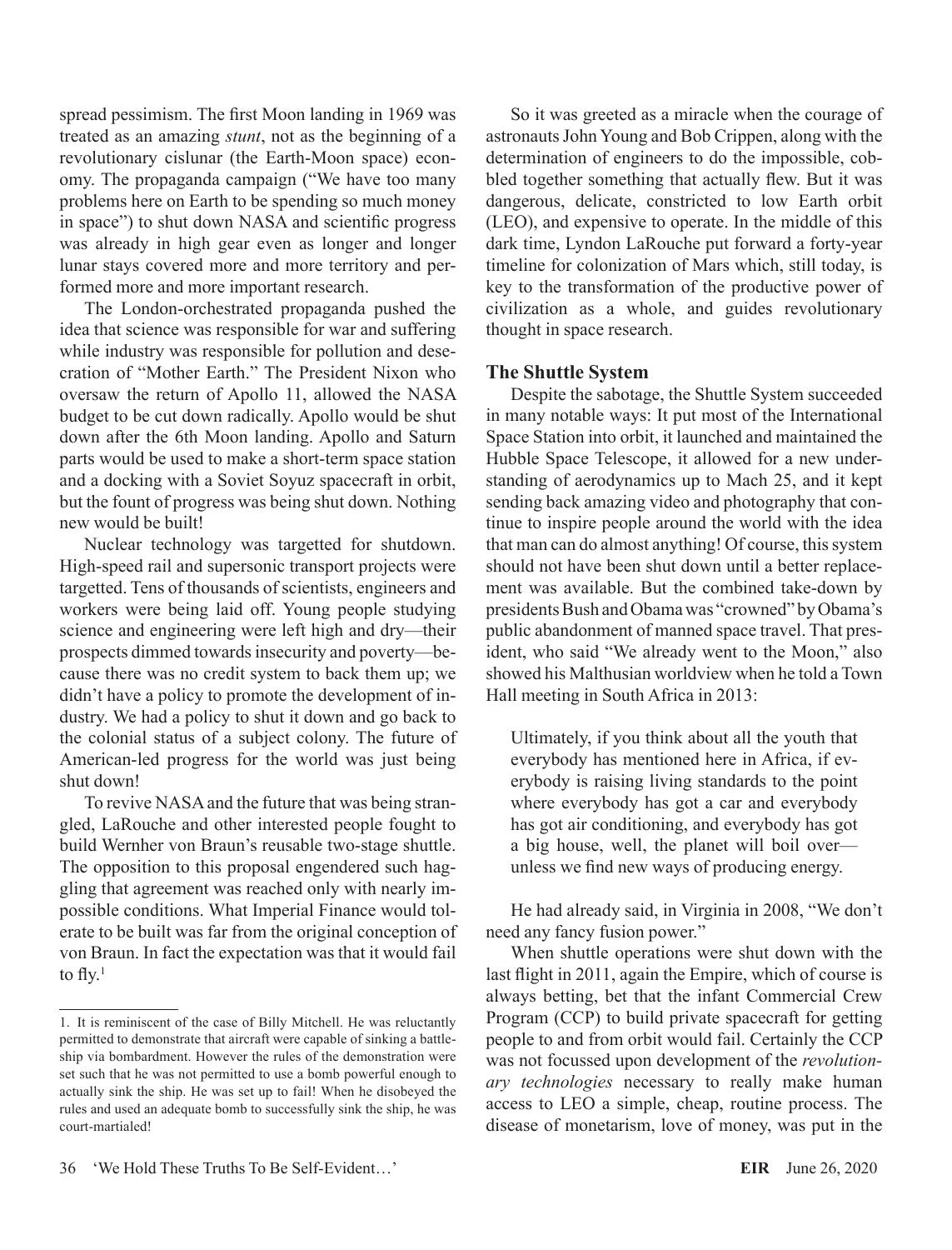driver's seat. So, in the sense that it was focused upon use of "off the shelf" technologies, it was *designed to fail to produce the revolutionary technologies really necessary to assure better access to space*, and thereby fail to have the spinoff effects into the rest of the economy which more than pay for the cost of developing revolutionary technologies.

Despite the temporary insanities of recent decades, from the long perspective, the United States has accomplished a very bumpy upward trajectory for its people over the course of its history. The upward bumps were powered by two main factors: (1) periodic implementa-

tion of American System credit, tax, tariff and industrial development policies, and (2) what Lyndon LaRouche identified as the development of *labor power*. LaRouche's concept encompasses both the discovery of new scientific principles (which always are first made inside a single mind), and the insight and drive to apply the new discoveries to the productive machinery of society—*technological progress*.

Among scores of technological revolutionaries worldwide, an unusually high number were Americans, and a significant percentage of those were immigrant Americans, such as Ottmar Mergenthaler, inventor of the revolu-

tionary Linotype machine (look it up!), John Ericsson (*U.S.S. Monitor*), Wernher von Braun who organized America's first successful space launches, John Augustus Roebling (Brooklyn Bridge), Andrew Carnegie, Nikola Tesla, and many others. So, it was not unusual for a young person with big ideas to be drawn to the United States even during times of self-destructive general economic policies. Such is the case with Elon Musk, founder, CEO, CTO, and majority owner of SpaceX.

### **Who Is Elon Musk, and What Is SpaceX?**

There is a reason that NASA Administrator Bridenstine said the other day that we want to inspire hundreds of new Elon Musks. Like entrepreneur/engineers before, he deliberately set out to transform civilization for the better. As a boy in South Africa, he was ridiculed as a bookworm. As a young person, he identified three areas of rapid change which offered him an opportunity to make a real contribution: (1) making civilization multiplanetary, (2) developing the possibilities of the internet, and (3) developing better power sources than fossil fuels. Born a few months before the last Moon landing, early on, he set his sights on emigration to America, land of opportunity and bumpy revolutionary progress.

Of course like most people, he has made plenty of mistakes and is going in the wrong direction by pushing the idea that solar cells can power civilization, or in



NORAD and USNORTHCOM *Elon Musk*

thinking that his next chemicalrocket-powered spaceship will be able to land people on Mars; however, despite heaps of ridicule, the 48-year-old has transformed three major areas of life for the better so far: made access to space much easier with revolutionary technologies, transformed the world auto industry with the introduction of the Tesla Model S electric sedan, and is now in process of bringing highspeed, space-based internet services to nearly every inhabited remote spot on Earth with the SpaceX Starlink system.

After selling his portion of PayPal, which he had been instrumental in creating, Musk de-

cided to put one third of his resultant fortune into a project to help NASA and reignite interest in space development.

In 2001, he adopted the idea of landing a little greenhouse on Mars (as the *Chang'e 4* did in 2019 on the far side of the Moon) and made several trips to Russia to attempt to buy a couple of old Russian rockets to launch his greenhouse. The Russians did not take him seriously (despite the fact that he had Mike Griffin along, who would soon become the NASA Administrator). So, in 2002 he set up SpaceX with a plan to mass produce a small rocket, the Falcon 1, to launch small satellites. If he could succeed, perhaps he could develop a low-cost capability that would be able to help NASA in some way, and further his commitment to making humanity multiplanetary.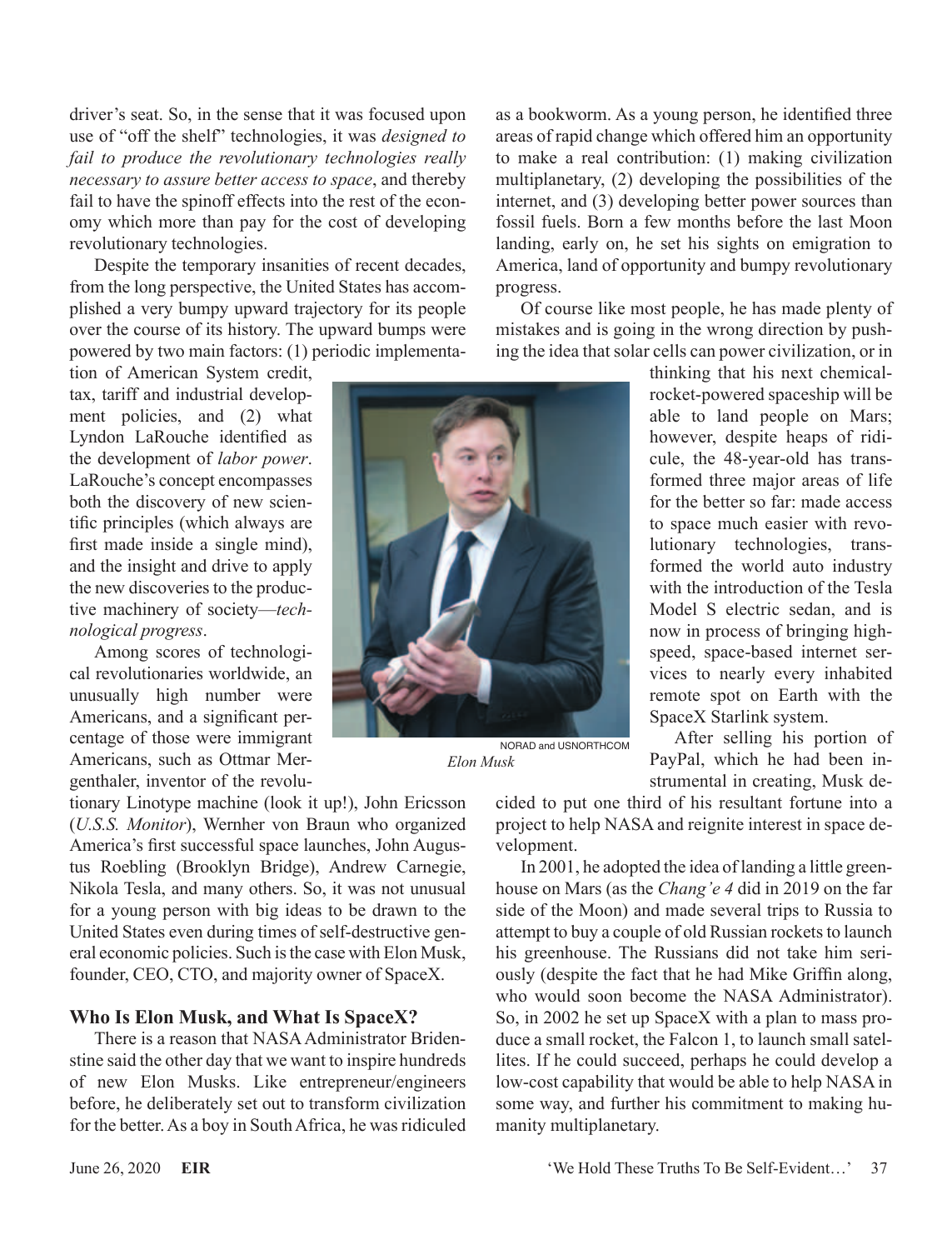To summarize a fast-paced process, here is a timeline of SpaceX history:

**2002:** Space Exploration Technologies (SpaceX) founded.

- **2006:** First Falcon 1 launch failed.
- **2008:** After two more failures, and on the brink of company dissolution, the last of Musk's money was put into a fourth launch attempt, which succeeded in reaching orbit. The Falcon 1 became the first privately funded liquid-fueled rocket to reach orbit.
- **2008:** December 23, NASA awards an International Space Station (ISS) resupply contract to SpaceX.
- **2010:** First successful Falcon 9 launch.
- **2011:** Wins NASA contract to build Crew Dragon vehicle to send astronauts to the ISS.
- **2012:** First launch of the unmanned Dragon supply vehicle to the ISS.
- **2015:** First successful Falcon 9 first stage return landing near launch pad.
- **2016:** First successful Falcon 9 first stage return landing on a drone ship (requiring less fuel than landing at the launch site).
- **2017:** First recovery of a payload fairing.
- **2020:** Became the operator with the most satellites in orbit: the Starlink system.
- **2020:** First of NASA's Commercial Crew Program contractors to launch people to orbit on the Crew Dragon spacecraft.

You see from this history that, over time, in addition to a great many commercial launch contracts, SpaceX won some NASA contracts. However, SpaceX's objective was not the winning of contracts, not profitability. SpaceX was founded to make civilization multiplanetary. That requires cheap, routine access to orbit. So revenues were turned back into research and development. In its short history, the Falcon 9 system has undergone rapid improvement and revolutionary upgrades. Like Henry Ford's original automobile company, as much as possible, SpaceX seeks to produce all of its parts and product in-house, using the newest, most advanced manufacturing technologies.

So, in 2011, when SpaceX was awarded a contract to develop a system to get astronauts to the ISS, NASA got quite a bargain. Instead of failing to deliver on the contract, (as the Empire had hoped), NASA got unexpected returns: reusable first stages and payload fairings, and multiple improvements actually leading to the massive decline in the cost of access to orbit. So much so, that commercial industrial production in orbit and on the Moon is now in the immediate future.



*An artist's rendition of SpaceX's proposed Starship, a crewed lunar lander.*

## **Space X, Today and Tomorrow**

The Falcon 9 rocket has been successfully launched in 87 of 89 attempts over 10 years. It is expected to launch over 35 times in 2020 and over 50 times in 2021. Every mission is unique, so it is difficult at this time to quantify and compare the costs of various systems (especially since some figures include R&D and some only include operating costs). However, some published figures should give a rough idea of the change which is upon us: from 1970 to 2000, typical freight-to-orbit costs were around \$18,500 per kilogram; typical costs for a Falcon 9 freight launch are around \$2,720 per kilogram. It is a story much like the story of Henry Ford's Model T.

But better than trying to quantify the change in money terms, the process of getting cargo and people into orbit is just becoming a smoother, simpler, more automated and autonomous process.

Right now SpaceX is developing its next rocket/ human spacecraft combination, the fully and rapidly reusable Superheavy/Starship combination, which will have payload-to-LEO capability in the same range as that of the Saturn V or the new NASA/Boeing Space Launch System. The Superheavy is the first stage and the Starship is the spacecraft, although the entire system is also known as the Starship. Work on the Starship is accelerating towards production of two per week by the end of 2020. SpaceX aims to get operational launch costs for this system down to \$2 million a flight.

While this system on its own will not be able to fulfill Musk's dreams of directly flying people to Mars, it will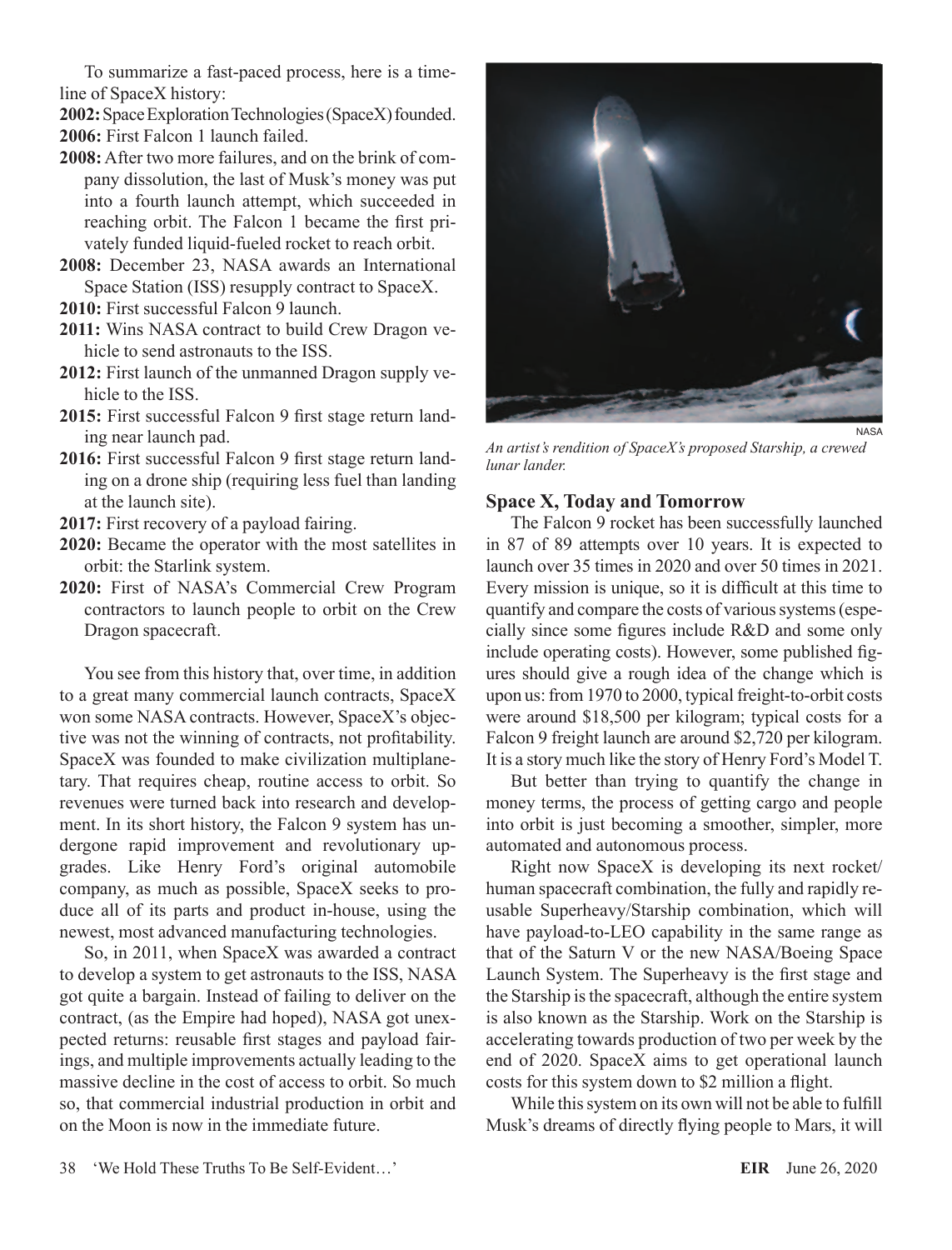

Wikimedia Commons

*Comparison of super heavy-lift launchers, capable of putting 50 metric tons or more into orbit—past, present, and future. Note the SpaceX Starship at right and the two versions of the NASA/Boeing Space Launch System (SLS) in orange. Next year, the Block 1 version will launch an Orion spacecraft around the Moon.*

be very useful in building up the infrastructure which Lunar and Mars human colonization will require. In May, SpaceX was one of three company teams that won NASA contracts to further develop Lunar Lander proposals. The SpaceX design is a modified Starship.

The team Musk has assembled at SpaceX is primarily of young people, with a few older, experienced people from other parts of the NASA/aerospace community. In the hiring process, little attention is paid to degrees or "academic credentials." What is sought is people with demonstrated abilities in independent construction or creation. The aim of LaRouche PAC's proposed Space Civilian Conservation Corps, or Space CCC, is to bring forward such capabilities in millions of young people, in order to proliferate the type of revolutionary progress underway now at SpaceX throughout the economy more generally. If you are a young person, seek out such opportunity. If you are older, withhold your blanket criticisms of young people; SpaceX is showing what young people can do.

#### **More New Spacecraft Point to a Bright Future**

So what do these changes mean to you, or to a poor young person out on a rural farm or village on the other side of the world, for example? The immediate change will be that the SpaceX Starlink array of  $12,000+$  tiny LEO communications satellites will bring affordable one system is grounded to solve a problem, NASA is never again left without an American human launch capability. Nonetheless, NASA and Roscosmos, the Russian Space Agency, will return to swapping seats on vehicles depending upon crew and flight scheduling. Sometimes Americans will still ride Russian spacecraft, and sometimes Russians will ride American spacecraft.

high-speed internet service to every sparsely inhabited part of the planet, from the Outback to the Sahara, to the Yukon. This service will begin this year in North America and rapidly cover the world. There's a huge amount of future activity coming up immediately. There's going to be another unmanned test launch of the Boeing Starliner atop a United Launch Alliance Atlas V this year. If all goes well, it will join the Crew Dragon as a third option for crew transfers to the ISS. It is expected to work well, but will probably be more expensive than the Crew Dragon system. In any case, NASA is determined to maintain multiple systems for access to LEO, so that even if

Next year, as part of the Artemis program, the giant NASA/Boeing Space Launch System (SLS), now undergoing testing, will launch the NASA/Lockheed Martin Orion spacecraft on an unmanned test mission around the Moon and back. This is the system that will land astronauts back on the Moon in 2024.

So, after nine years with no direct way to get people into space, the United States is about to have three manned spacecraft systems in operation. Also noteworthy next year: The Sierra Nevada Dream Chaser will start carrying cargo up to the ISS. While its contract with NASA is for unmanned cargo missions, Sierra Nevada also intends to build a manned vehicle. This lifting body design offers the unique capability of landing on a runway, unlike the Crew Dragon or the Starliner, which land under parachutes—the Crew Dragon at sea and the Starliner on land. We have a long way to go before achieving the ultimate vehicle, but the Dream Chaser will be another step in that direction.

India and China are also going to fly new manned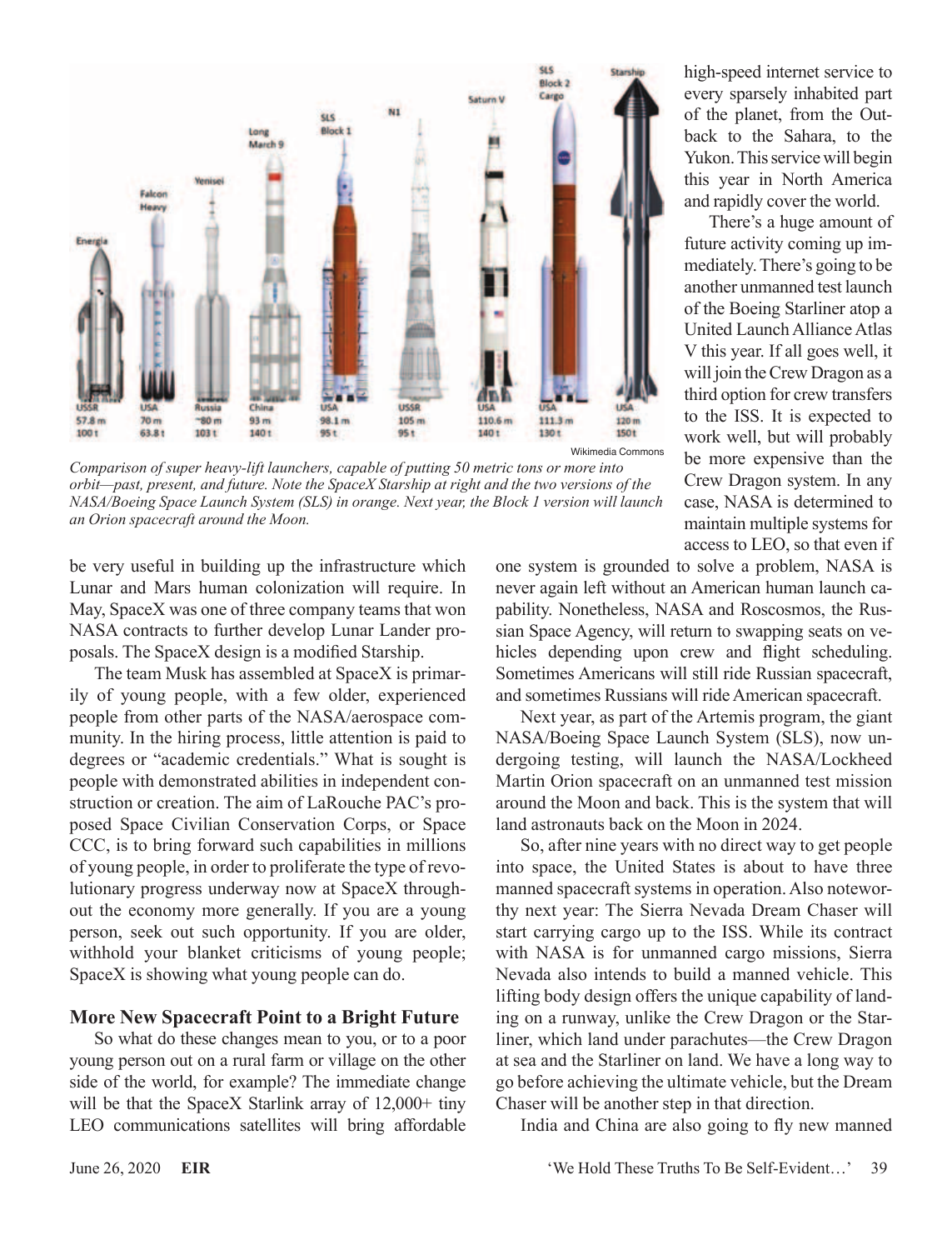#### FIGURE 1



*Above, an artist's depiction of three Axiom Space manufacturing modules, attached to the ISS. At right, several Axiom Space manufacturing, habitation and power modules, separated from the ISS and functioning as an orbital factory.*

spacecraft in the next two years, and China will start building a space station next year, using a version of the Long March 5 rocket. The new Chinese spacecraft has the international docking adapter system, enabling China to be integrated with the rest of the international space community, if we straighten out the political mess we have with some Imperial operatives in Washington.

#### **The New Multiplanetary Economy**

Earlier this year, a company called Axiom Space with many experienced ISS project people in leading roles, signed an agreement with NASA to start tests of various manufacturing capabilities aboard the ISS, and

#### FIGURE 2



*NASA has been discussing potential partnership opportunities with Bigelow Aerospace for its inflatable habitat technologies.*



Axiom Space

then to start adding modules to the ISS strictly for private space manufacturing projects. They have identified—as targets for space manufacturing in orbiting space stations or space factories—fiber optics; higher strength, lower-weight alloys; satellites; biomedical research components such as protein crystals; growth of organs and tissues in space, with a sort of biological 3D printing capability; and micro-encapsulation for pharmaceutical

and medical purposes.

As manufacturing technologies and systems are proved out, Axiom will undock clusters of modules from the ISS to form separate *orbital factories*, **Figure 1**, tended by people and supplies sent up and returned by the commercial transportation systems now coming on line.

Another company, Bigelow Aerospace, which already has a test inflatable module, **Figure 2**, installed on the ISS, has built prototype inflatable space stations for industry or space tourism. Now that the cost of getting people into orbit is coming way down, it will be able to get customers to contract for launch of its stations.

Picking up upon *some* of LaRouche's

40 'We Hold These Truths To Be Self-Evident…' **EIR** June 26, 2020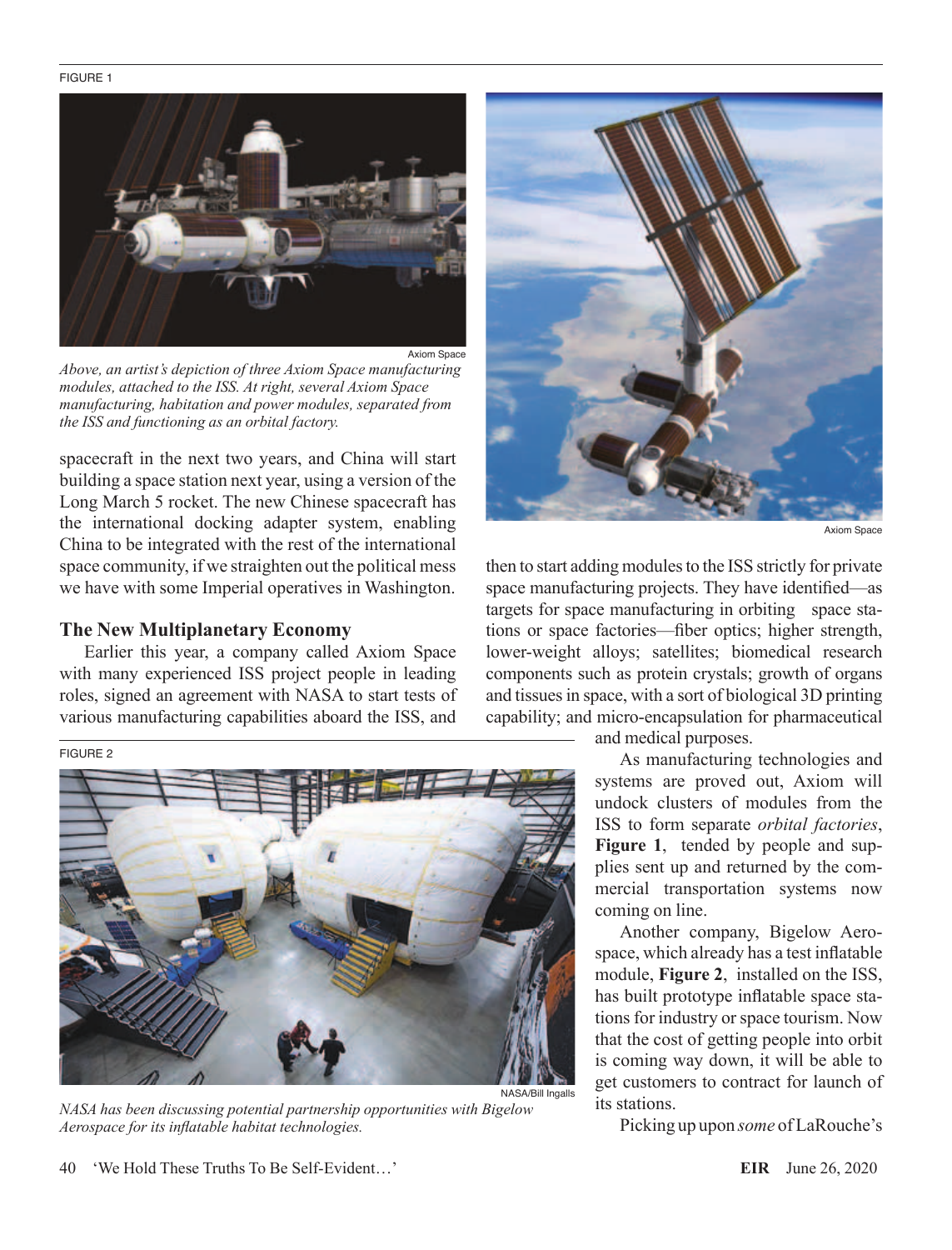ideas, and struggling to wrest control of the American economy and culture from the City of London/Wall Street Imperial system of mass impoverishment and pessimism, President Trump in his Inaugural Address moved to redirect a constrained NASA towards human exploration of the Moon and Mars. One of the main results of the redirection is the Artemis program.

As part of Artemis, NASA is planning to build a Lunarorbiting, man-tended space station called the Lunar Gateway. It will be a staging point

to accumulate cargo, fuel, and systems for operations going to and from the surface of the Moon or Mars. Several contracts have already been let. NASA is still negotiating with international partners for hardware contributions to the project. It is expected that many of the ISS partners will contribute hardware and services.

In May, NASA signed contracts for 10-month studies of three different human Lunar lander proposals from three different teams of companies—one team led by Blue Origin, one by Dynetics, and the aforementioned SpaceX team with a Starship derivative. Each is radically different from the other two. Each has positive and negative aspects to its design. At least one, but probably two, will be contracted for construction by NASA. The first goal is a human landing by 2024.

Over time the same approach taken with commercialization of LEO, will be applied to the Moon. The Moon is rich in metals, Helium-3 (the perfect fuel for fusion power and fusion rockets), and water for human use and rocket fuel. The one-sixth gravity of the Moon as compared to Earth, makes it an ideal place for building the infrastructure not only for the surface of the Moon, but also the infrastructure for LEO and spacecraft heading to Mars.

#### **Mars**

*system—SpaceX (left), Dynetics (center) and Blue Origin (right).*

Next month the United States will be launching the *Perseverance* rover to Mars, which is an updated version of the *Curiosity* rover already roving there. It will also have aboard the little Martian helicopter called *Ingenu-*

> *ity*. Second, also in July, *Tianwen-1* a Chinese Mars rover will launch. Third, the United Arab Emirates' *Hope* orbiter for Mars is being launched atop a Japanese rocket this summer. It is primarily designed to study Martian weather. Over time, civilization is building up quite an impressive infrastructure on and around Mars.

> However, sending people to Mars via the same kind of chemical propulsion used for robotic systems, entailing trips of seven months even on the least time, least energy, transfer orbit—which is only available approximately every two years—is not a viable proposal. Even discounting the effects of an extremely hazardous deep-space radiation environ-





*Three companies were granted development funding for the Artemis crewed lunar landing*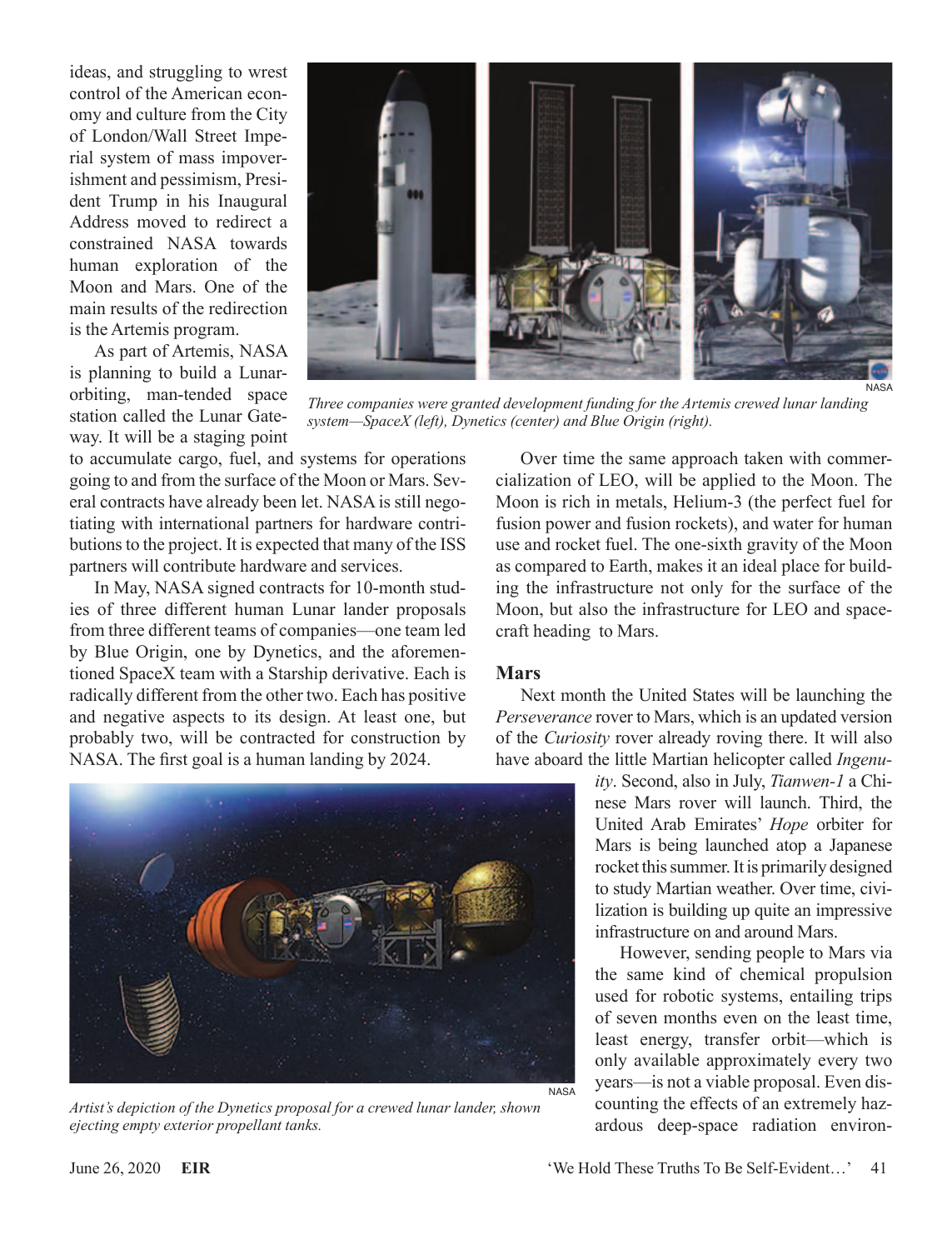ment, think of the difficulties astronauts have in regaining muscle strength after long duration stays on the ISS. Imagine landing on Mars in that condition.

To send people to Mars, we are going to need fusion power. Even fission-powered nuclear thermal rockets (NTRs), with around twice the specific impulse (or push per unit propellant) of chemical rockets, will not suffice. We are going to need continuous rocket thrust throughout the trip, which can only come with energy sources as dense as fusion power. Serendipitously, as the Italians say, "the cheese has fallen right on the macaroni." The Moon has been collecting Helium-3 deposited by the Solar Wind bombardment over the eons. Helium-3, extremely rare on Earth, is the perfect fuel for fusion rockets and fusion power in general!

As we process the Lunar regolith, we will extract

the water, metals, and Helium-3 necessary to build Krafft Ehricke's Selenopolis, but also to export Helium-3, metal fabrications, Oxygen, Hydrogen, and Lunar agricultural products. These will go to Lunar orbit, back to low Earth orbit, or to the spacecraft that will head off to Mars. The Moon is the perfect place to create the provisions and bulk equipment necessary for the entire field from low Earth orbit to the surface of Mars, because *very little energy is required to move mass from the Lunar surface to any other destination in space*.

Beyond Artemis, we will need to send complex robotic systems to the Moon to begin building a base and begin mining,

manufacturing and agriculture. So in the medium term, the bulk products of Lunar mining and agriculture will begin to pay for the complex robotic and other imports from Earth. Over time the balance of trade will begin to create a self-subsisting economy on the Moon as part of a broader cislunar economy. Even before this relative economic equilibrium is reached, the Moon will provide the fuel and other bulk provisions necessary for the early development of Mars.

None of this is possible yet. The advances represented by the Falcon 9 and Crew Dragon are important steps forward. The SpaceX Starship will represent another big step forward, but certain additional actions are required to be taken now to ensure ultimate success in developing the space frontier. In the drive to implement President Trump's Artemis program in this decade, we must not short-change the work on the future technologies that will allow Artemis to seamlessly lead to Lunar and Martian colonization in the 2030s and beyond.

#### **The Necessity for Fusion Propulsion**

Fundamentally, breakthroughs in propulsion technology orders of magnitude greater than those so far achieved will be required. It is still too difficult and expensive to get to LEO and the Moon, not to mention Mars. As *EIR* has previously reported, small enterprises exist with infant technologies but great potentials. We are fortunate that some millionaires and billionaires have put their own money behind some of these projects. However, just as with SpaceX, NASA contracts and grants on a large scale will be required to bring the new technologies to fulfillment of their inherent potentials. These are the most profitable investments a gov-



*An artist's rendition of early human exploration operations on Mars.*

ernment can make. And government-sponsored basic research must be greatly expanded, especially including *construction of large-scale physical experimental devices* (not studies derived from computer simulations) at the national laboratories and universities.

Federal investment in fusion research has been cut even below the already low levels of the 1970s. This must be reversed as part of the national revival and global development. Recent breakthroughs at MIT in the manufacture of much more powerful, compact superconducting magnets give a hint of what could be possible. Besides the universities, dozens of small companies around the United States and around the world have formed to pursue the goal of making commercial fusion energy devices. Decades of slow progress have now put the world on the cusp of success in this area. The situation is much like the similar situation in 1900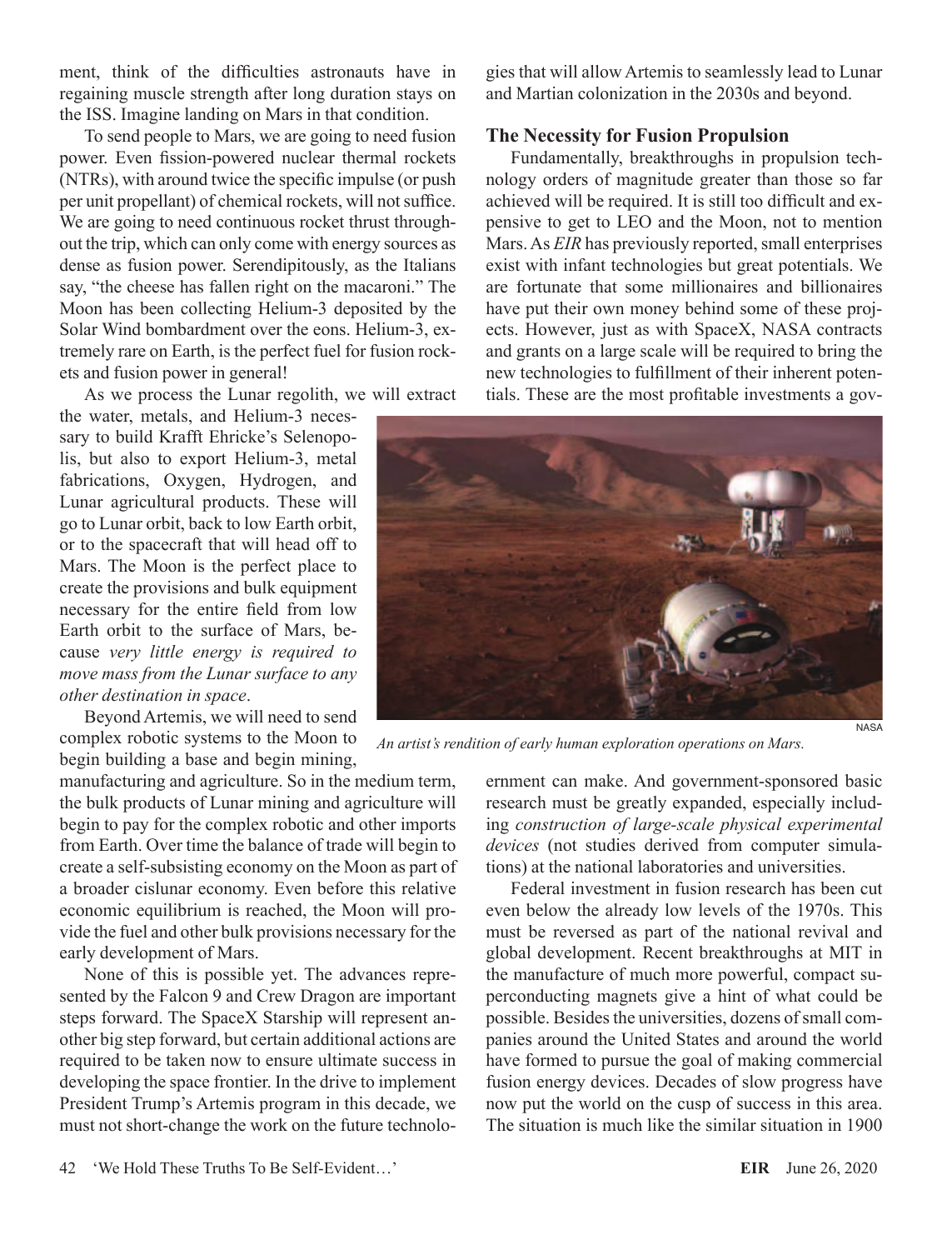#### FIGURE 3



Science Museum, London

*A model of the Skylon spaceplane, designed by Reaction Engines, Ltd. in the 1990s. It has the SABRE air-breathing rocket engine. The spaceplane takes off like an airplane, reaches low Earth orbit, and lands like an airplane on its return to Earth.*

with respect to the development of powered aircraft. We do not know who will be the new Wilbur or Orville Wright, or the new Glenn Curtiss, or Louis Charles Joseph Blériot, but they are out there.

Since successful fusion power or fusion propulsion systems have not been developed yet, Federal grants to legitimate projects of multiple types must be offered on a large scale. Of particular note from the standpoint of NASA, the small grant made to Princeton Satellite Systems for its work on development of the Direct Fusion Drive rocket must be turned into a contract to begin building test engines, and then prototypes.

In 2019, Reaction Engines, Ltd. of England, success-

fully tested its engine precooler design up to Mach 5 conditions at a Colorado facility, in a trial sponsored by the U.S. Defense Advanced Research Projects Agency (DARPA). This is the key technology required to build Reaction's proposed air-breathing rocket engine, **Figure 3**, the Synergistic Air Breathing Rocket Engine (SABRE). This technology holds the key to building space planes that can take off and land like aircraft, yet fly up to orbit. The ability of a rocket engine to use ambient air up to very high altitude and Mach 5—at which point the rocket can switch over to onboard Oxygen—makes routine human access to LEO possible. While

FIGURE 4

DARPA and Boeing are interested in this technology for aircraft, NASA should sponsor the development of the first actual spaceplane using this technology.

Finally, we again push for the development of the StarTram superconducting maglev evacuated-tube launch system for heavy freight. Proposed by Dr. James Powell, the designer of the world-record-holding Japanese superconducting maglev railroad system, **Figure 4**, now being installed for commercial operation, Star-Tram is a system that imparts most of the energy to the orbital vehicle while it is on the ground, instead of requiring the vehicle itself to carry along massive quantities of fuel.

The high G forces associated with the first version of this system would make this purely a freight system, but would promise the cheapest freight delivery to LEO from Earth of any known system. Decades ago, Krafft Ehricke had proposed a similar maglev launch system for the Moon (minus the tube, since the Moon has no air resistance). It just so happens that the same general technology is needed to build modern rail systems for travel on Earth.

There is no dichotomy between the technologies needed in space exploration/development, and development of terrestrial civilization. The more Federal grants, contracts and credits are directed into meeting the challenges we have identified here, the bigger will be the payoff in increasing mankind's potential relative population-density, the key economic metric put forward by Lyndon LaRouche.

That is why Presidents Trump, Xi, Putin, and Prime Minister Modi must meet, agree to shut down the floating exchange-rate system bubble economy (the modern



*The Central Japan Railway's superconducting maglev line, now being installed for commercial operation.*